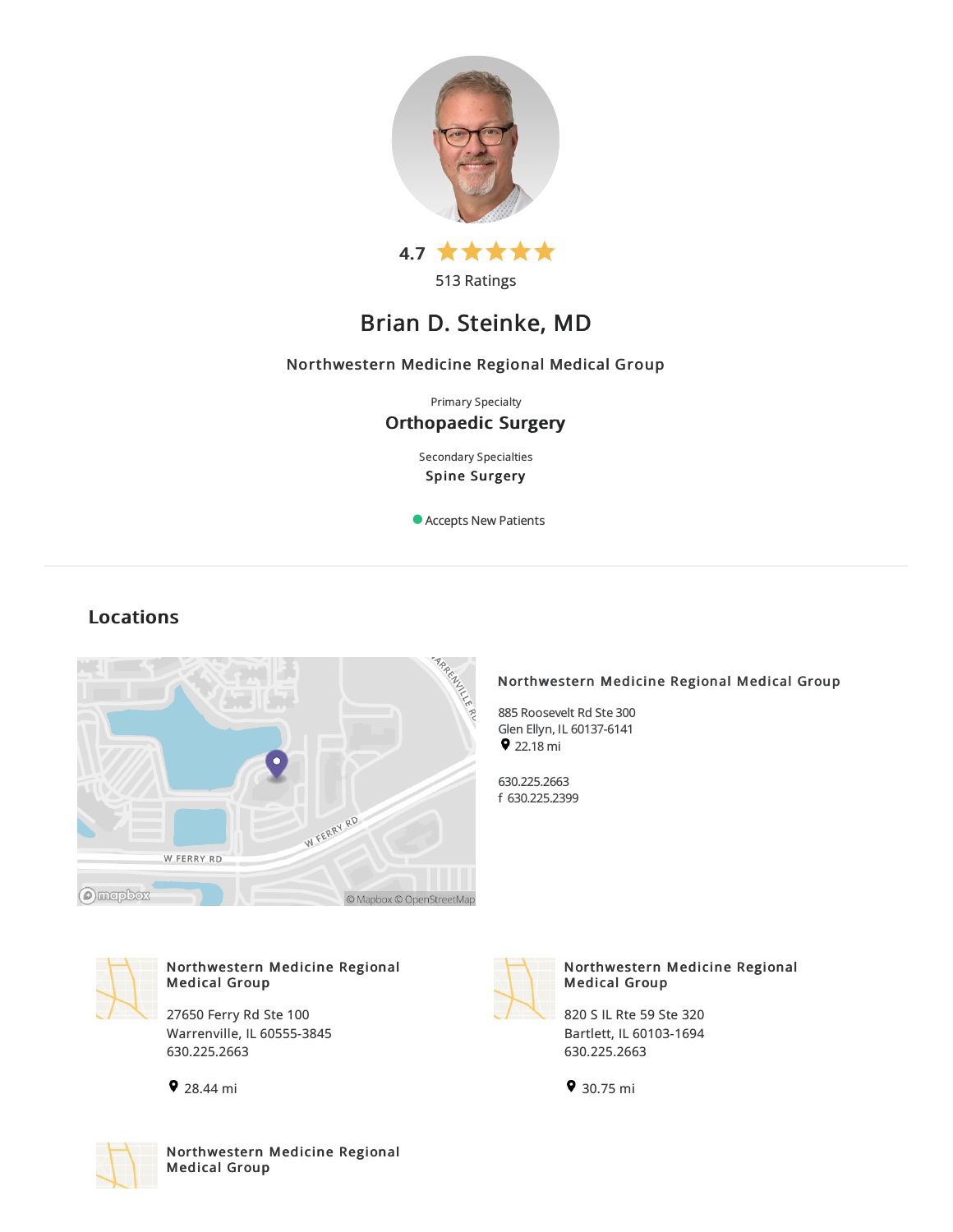

37.21 mi

## Insurance Accepted

Insurance plans are subject to change. View [insurance](https://www.nm.org/patients-and-visitors/billing-and-insurance/insurance-information/accepted-insurance-plans) plans accepted at each hospital and by each NMHC physician group.

| <b>Practice Groups and Affiliations</b> |                                                                                                                                           |
|-----------------------------------------|-------------------------------------------------------------------------------------------------------------------------------------------|
| <b>Medical Group</b>                    | Northwestern Medicine Regional Medical Group                                                                                              |
| <b>Physician Category</b>               | Northwestern Medicine Physician Network                                                                                                   |
| <b>On Medical Staff At</b>              | Northwestern Medicine Regional Medical Group<br><b>Central DuPage Hospital</b><br>Delnor Hospital<br>Northwestern Medicine Surgery Center |
| <b>Education</b>                        |                                                                                                                                           |
| <b>Medical Education</b>                | MD, University of Illinois at Chicago College of Medicine - 1994                                                                          |
| Internship                              | Loyola University Medical Center - 1995                                                                                                   |
| Residency                               | Loyola University Medical Center - 2004                                                                                                   |
| Fellowship                              | San Francisco Spine Institute - 2005                                                                                                      |

## Board Certifications

American Board of Orthopaedic Surgery - Orthopaedic Surgery (Certified)

## Ratings & Reviews

At Northwestern Medicine, our patient's feedback is important to us. While different care providers have their own unique strengths, we strive to be as transparent as possible with our quality of care. Read more

Care Provider Ratings

Overall rating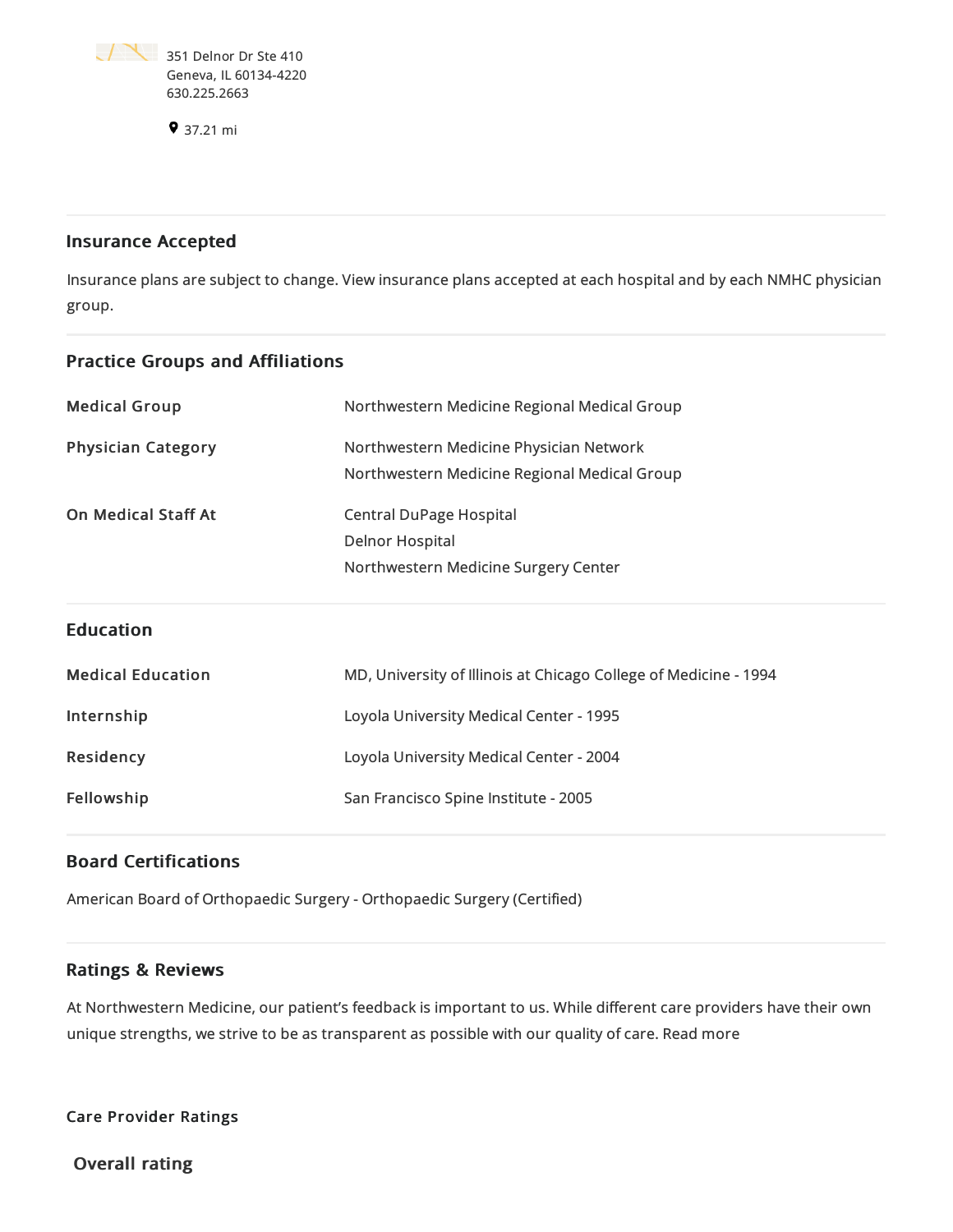

#### Reviews From Patients 223 Reviews

## AUGUST 252021

He explains everything and takes he's time with the people

## AUGUST 252021

Dr. Steinke reviewed my file, asked what was going on currently and came up with a game plan for the next few weeks and possible steps going forward. Very friendly.

#### AUGUST 242021

He was very good with me.

## AUGUST 242021

He was absolutely amazing¦..! What a cool cat¦.( is he married?  $\tilde{A}^{\circ}$ Å $\tilde{A}^{\alpha}$ a $\tilde{a}$ €) All your staff is always is amazing, I just love that Nancy so much. Thank you all, you take such good care of me  $\tilde{A}^{\circ} \tilde{A}_a \tilde{a}_r$ ,  $\tilde{C}^2$ 

## AUGUST 232021

Dr. was easy to talk to and seemed to take a personal interest in my situation with a plan for treatment that was reasonable.

## AUGUST 192021

Have only had one visit but was impressed with his manner and will see him again

## AUGUST 172021

## Very upfront

## AUGUST 172021

I feel confident that the doctor is very good.

#### AUGUST 172021

He provides the exceptional service you need

### AUGUST 112021

He is knowledgeable, takes time with his patients and just an all around nice guy.

### AUGUST 92021

He was compassionate and showed me everything that is going on in my neck. Gave me a clear picture and a plan to hopefully get me out of pain!

#### AUGUST 82021

Dr.Steinke is a concerned docotor about his patiences.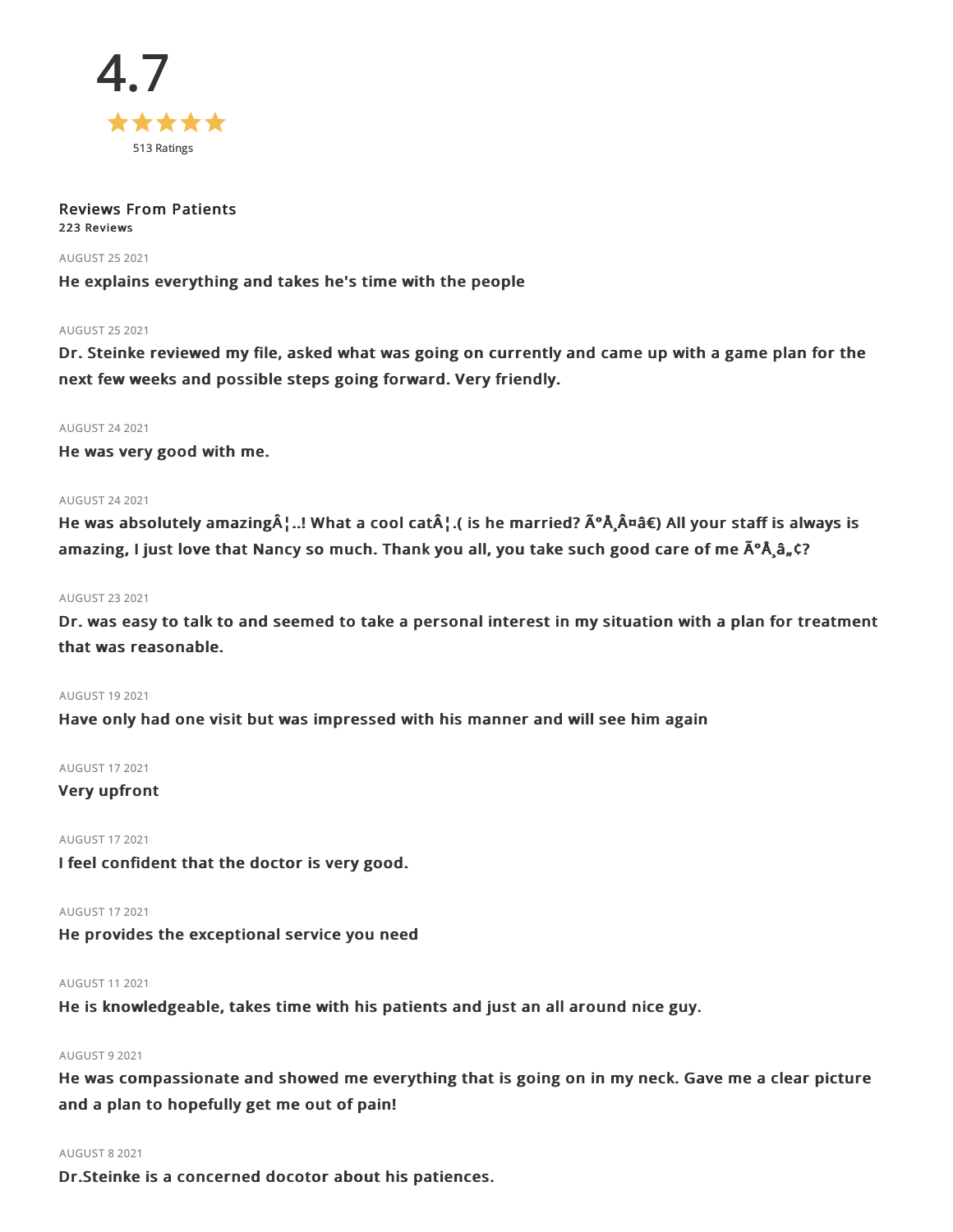#### AUGUST 82021

Dr Steinke was professional and outgoing. He asked the right questions and listened.

#### AUGUST 72021

Very noce and personable. Also like his humor.

#### AUGUST 52021

Honesty, kindness

## AUGUST 42021

He doesnt inspire my trust. Without any ct scan or mris ( just couple of plain X-rays $\hat{A}$ ) he brush me off to yet another doctor. Didnt tell me how or why Im having sharp pain in my bottom spinal rods. Scar tissue ???? Really?? Scar tissue does that? If so HOW?

#### AUGUST 32021

Really liked Dr. Explained things very well.. made me feel confident..

#### JULY 302021

He have so much patient and he's funny.

JULY 29 2021

I was somewhat disappointed.

JULY 282021

Dr. Steinke was very considerate and provided options for my treatment,

JULY 252021 made me understand every well

#### JULY 202021

He listen to my needs and explain everything

#### JULY 62021

The bedside manor wasn't great. I told him I was sick of my body betraying me and having aches and pains. His response was "what do you expect in your line of work." It left a VERY bad taste in my mouth.

#### JULY 12021

he was kind, understanding and addressed all concerns I had without judgement. I would highly recommend.

## JULY 12021

Dr Steike has helped me get to the root of my issues and given options for treating them.

#### JUNE 302021

Very thorough, and takes his time to understand your whole health picture, and then bases his care plan accordingly. Also, really nice and friendly.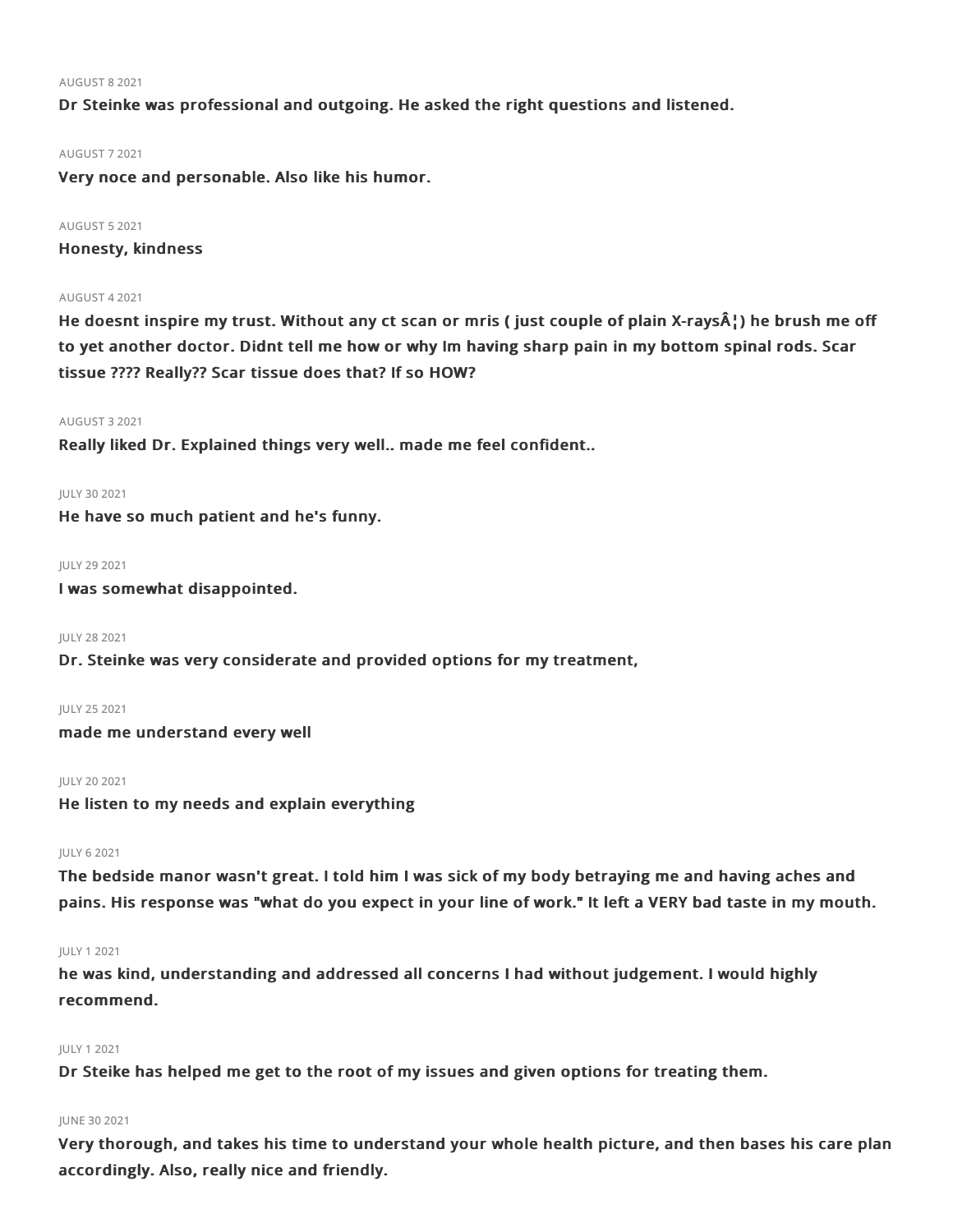JUNE 232021

## Love the doctor

#### JUNE 232021

Good sense of humor. Realistic job

## JUNE 222021

Friendly great bed side manner

#### JUNE 222021

Dr. Steinke has always very clearly discussed and explained my condition. He has been supportive in all decision making. He also has a caring, friendly demeanor.

#### JUNE 192021

Has helped me more than any other doctor, treats people very well

## JUNE 162021

He makes me feel comfortable gives me options never pressures me on anything

#### JUNE 82021

Dr. Steinke did a fantastic job of talking through the information from the MRI and talking through all options available. He also listened to how I described things and connected it to the current issue.

## JUNE 82021

Dr Steinke, made sure I understood my x-rays & MRI results & came up with a plan for treatment that I'm very comfortable with.

## MAY 272021

Excellent in explaining and showing my condition

#### MAY 252021

I feel like Dr. Steinke is very personable and caring. I definitely would recommend him.

## MAY 25 2021

He was very patient and listened and explained options and recommendations. Didnt seemed rushed and wanted to use surgery as a last option.

## MAY 25 2021

Dr. Steinke listened, explained, recommended all in a manner that made me feel comfortable with his evaluation.

## MAY 162021

Dr. Steinke did an excellent surgery, pulling in a team to help ensure great results.

## MAY 132021

Hes patient, Professional and makes me laugh great doc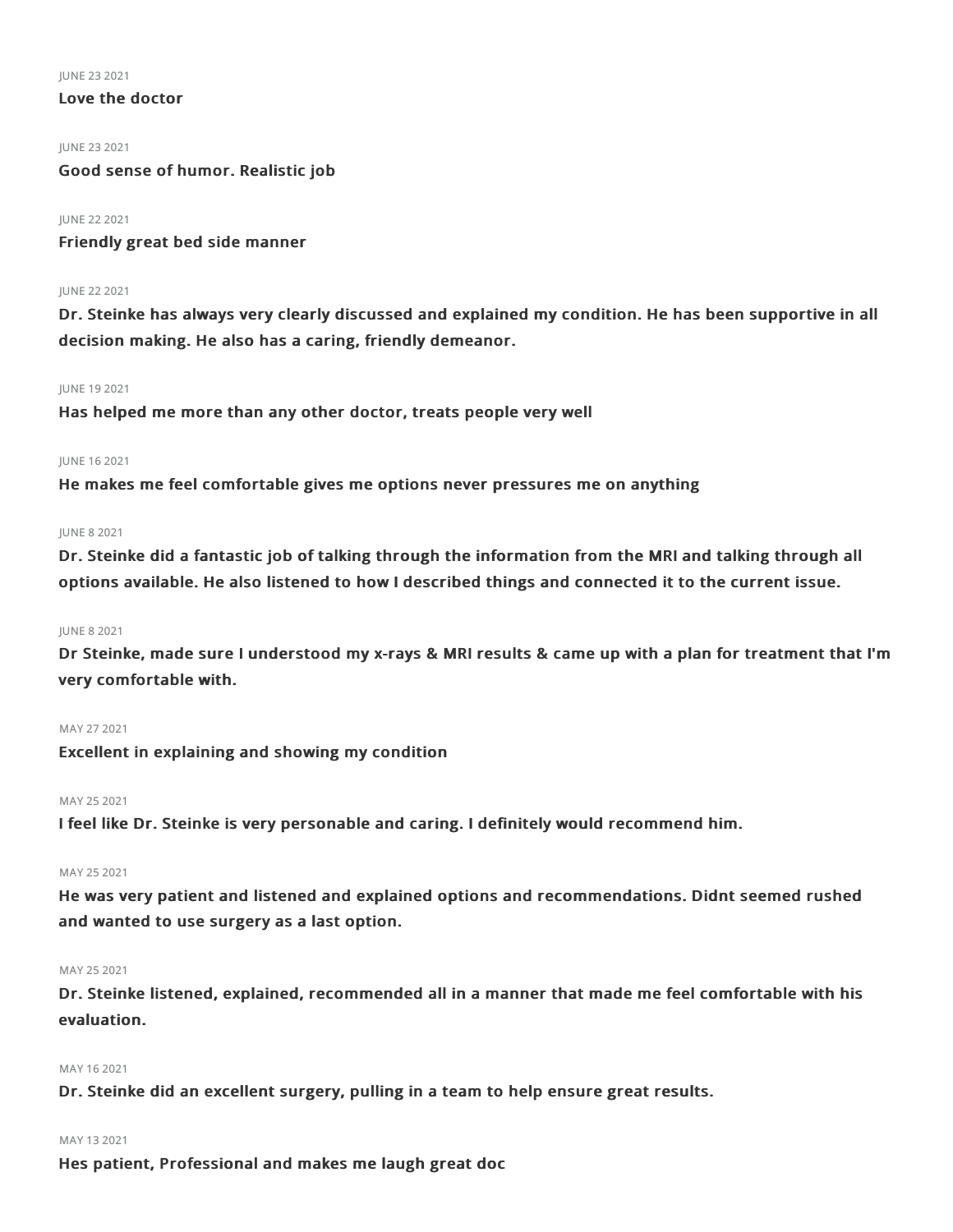#### MAY 112021

Warm and informative. Doesnt rush through the appointment. Takes his time and is genuinely concerned.

#### MAY 112021

Dr. Steinke was very thorough with todays visit. Also very informative which is greatly appreciated.

MAY 82021

Great rapport and builds confidence

#### MAY 82021

Great doctor

## MAY 52021

Dr. Steinke took his time with me and explained everything to me.

#### MAY 42021

Very nice and took the time to thoroughly understand my issues. Never felt rushed.

#### APRIL302021

I just like him. He's just a big help in getting you well. If you are looking for a doctor who listens to you and tells it like it is, he the doctor for you.

## APRIL282021

I felt that I was receiving the best care that both Dr. Steinke and his nurse Sharon could provide and they were doing everything they could to both diagnose and alleviate my pain and develop a plan for future treatment.

### APRIL282021

Dr Steinke is so kind, understanding & super smart. He really takes the time to talk to you & sow you your X-rays or MRIs so you can visually see what hes talking about. His bedside manner is so professional & kind. His nurse Sharon is so incredibly kind & helpful & super fast to respond to any questions or refill requests sent through mychart. Ive just had a spinal fusion in November & the pain before surgery was horrendous & even made me nauseous. Im a stay at home mom to two very active boys (ages 4 & 5). Recovery was rough but I knew ahead of time what to expect because of Dr Steinke. Im finally pain free & feel like I have my life back. Im looking forward to a summer that will allow me to join my husband & kids on walks, etc.

## APRIL272021

Very patient and clear explanations. Great sense of humor. Really listens well!

#### APRIL202021

Was very caring

#### APRIL162021

Super friendly! Takes personal interest and concern for my well being.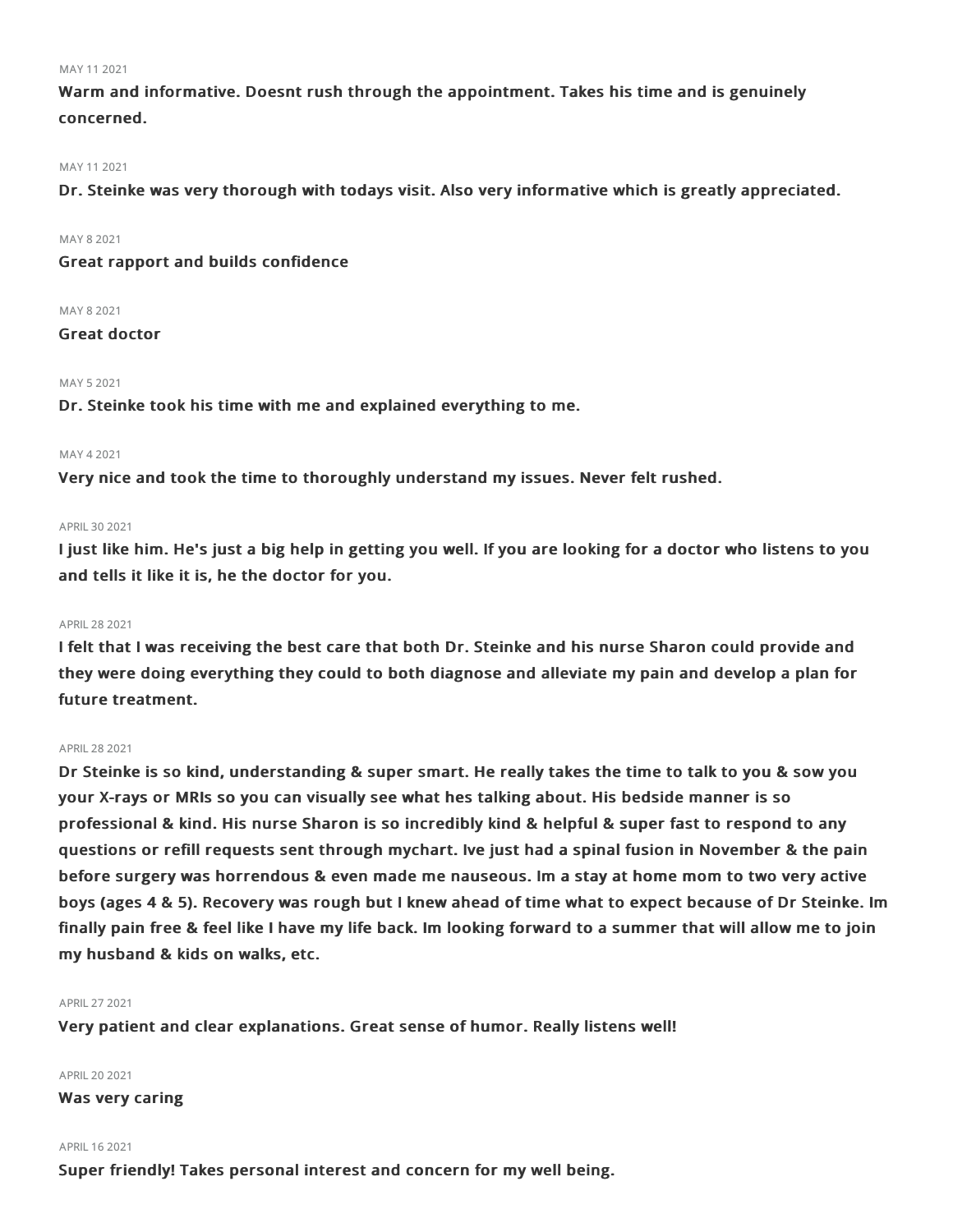#### APRIL 13 2021

He listens, he explains, hes a wonderful doctor.

#### APRIL 11 2021

Thay are good Helping you get to the pain and find the Answer To solve a problem hopefully the surgery works. 5th week

#### **APRIL 8 2021**

Great surgeon. Excellent result.

#### APRIL72021

Excellent Dr. He knows what he's doing and is very nice, understanding when you are in a lot of pain and wants to make you feel better.

## **APRIL 6 2021**

Explained diagnosis and treatment well, took time and didn't rush and was very personable.

## APRIL62021

Dr. Steinke has a way of explaining the diagnosis and procedures in a most understandable, yet pleasant manner of speaking and listening to my concerns and on going treatment. A most positive experience overall. I am very thankful to have him as my Dr.

#### **APRIL 6 2021**

A doctor that takes time and hears his patient.

MARCH 312021

Very professional nice guy

MARCH 312021 He always listens and explains your options thoroughly

MARCH 212021

Kept me well advised of what was going on

## MARCH 21 2021

## He's the best

## MARCH 172021

Attentive, good listener, caring, and proactive.

## MARCH 32021

He helped me to understand my test results and what it means.

#### MARCH 22021

Awesome job with my surgery and deeply cares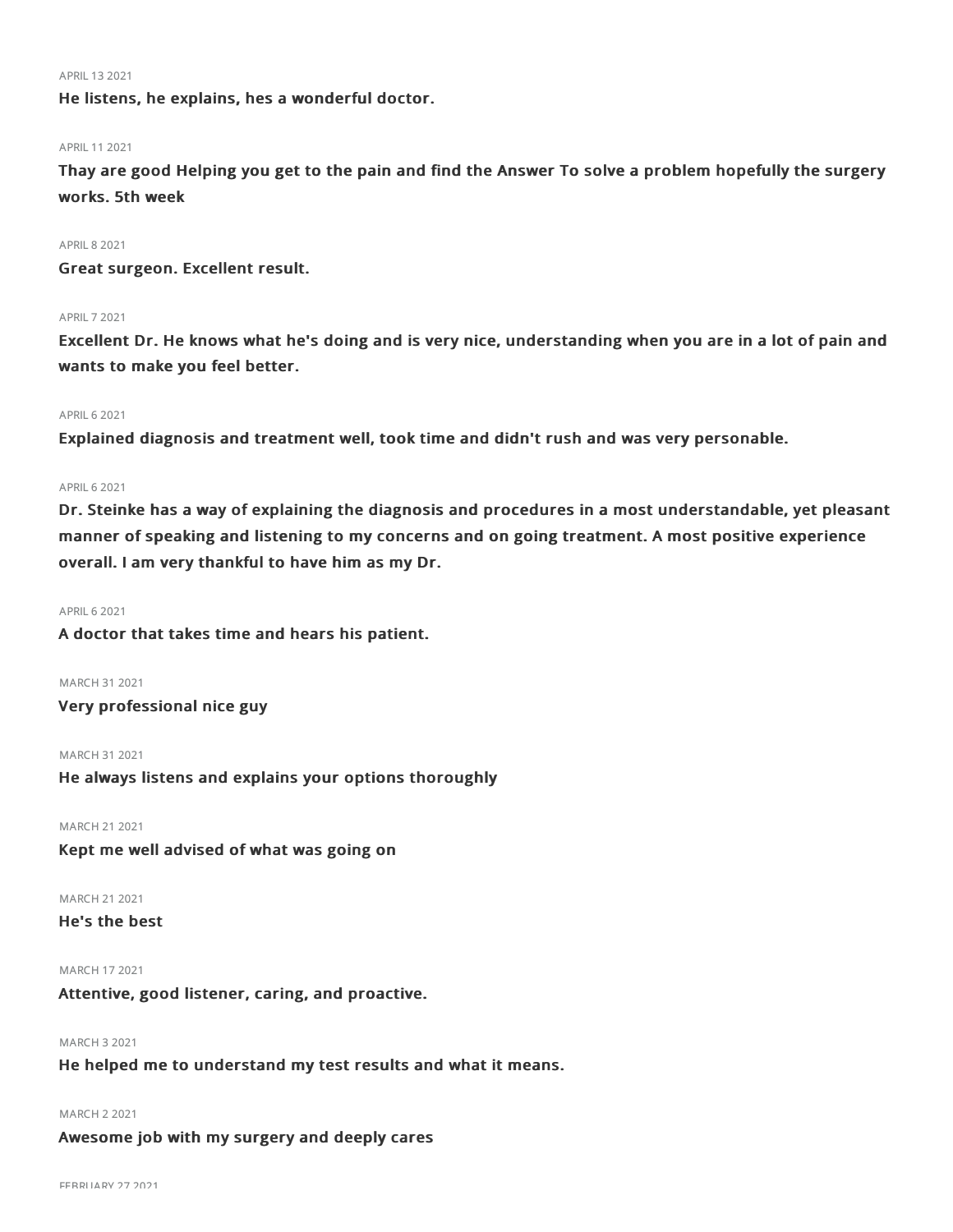#### FEBRUARY 272021

Takes the time to listen to your health problem and explains what steps will, and can be taken, to take care of the problem.

#### FEBRUARY 24 2021

He is an amazing doctor. Very informative and his bedside manner is second to none. And hes got a great sense of humor!

FEBRUARY 23 2021

Personable, thorough, gave all the options. Professional.

**FEBRUARY 20 2021** 

Always very professional

### FEBRUARY 17 2021

Very patient and thoroughly explaining test results and answering question.

#### FEBRUARY 17 2021

He is a very nice doctor, but I don't need a surgeon and your scheduler, Mike, is an idiot. I explained why I needed to schedule with a DO and Mike said that it would be fine and made the appointment anyway.

#### FEBRUARY 14 2021

He ben there with me From the beginning of my Pain from my back and my Legs

FEBRUARY 122021 He's friendly, professional, and an expert.

FEBRUARY 52021 Best In the Business...

### FEBRUARY 32021

Dr Steinke has an excellent bedside manner. He answers all my questions & concerns and he makes me feel cared about. He explains everything in such detail. Starting before surgery & reminders along the way of recovery of what I should be going through & what to expect next. Hes just a great guy & doctor. Excellent surgeon & extremely smart. He talks in terms that I understand & never makes me feel like he is in a rush. His nurse Sharon is also beyond amazing. Excellent bedside manner, kind & smart & understanding. Shes super responsive to any calls or mychart messages. Shes always responded to me the same day. They make an excellent team. I cant say enough good things about them. I have my life back thanks to Dr Steinkes surgical skills. My sciatica pain is gone & I feel beyond amazing. Dr Steinke is also having me do physical therapy which is helping me get strong & heal.

#### FEBRUARY 22021

Very personal

#### FEBRUARY 12021

He is very kind and very straight forward on what could be the problem and is very good at what he does.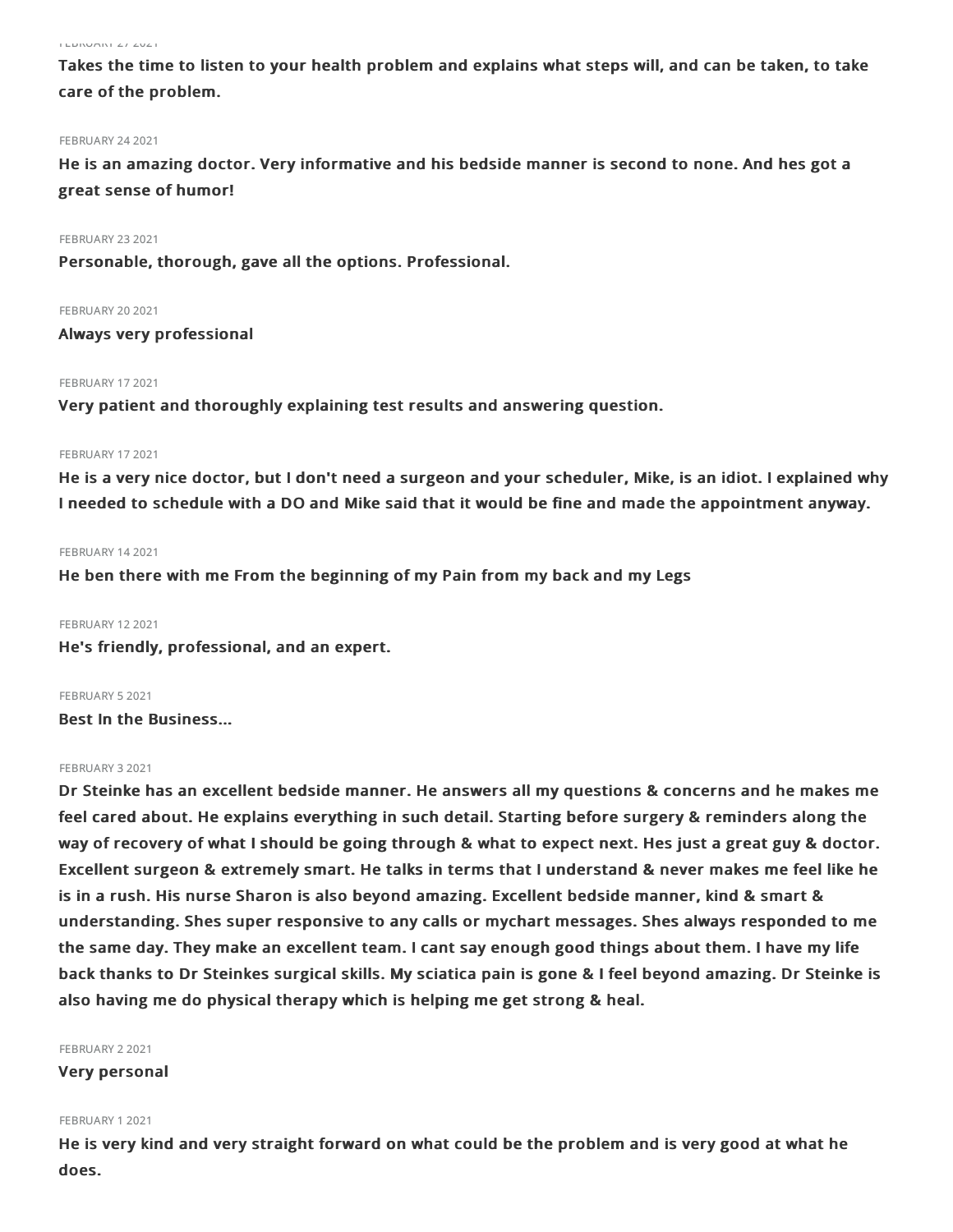#### FEBRUARY 12021

Dr. Steinke worked closely with me for months to find non-surgical ways to improve my neck pain. When none of them worked, he fully explained the procedure, after surgery impacts and healing time frames. Great "bed side manner" and patient care at all times. Best proof, surgery went well and I'm healing well.

#### JANUARY 28 2021

Dr Steinke is absolutely awesome. With Dr Steinke I always feel he is genuinely concerned with making me well again.

#### JANUARY 27 2021

My Dr. Steinke asks the right questions to determine my condition and future state options. I have total respect for his professionalism and Å bedside manner?.

## JANUARY 262021

The doctor was unprofessional, haven't addressed all issues, didn't bother to read the MRI report which include several issues he didn't even bother to discuss. He started from asking my nationality, and when the visit was finished I heard he said behind the door to his assistant: "I knew he was russian.. weird guy". Very insulting and unprofessional.

#### JANUARY 25 2021

Nice person.

JANUARY 252021 He listened and answered questions.

JANUARY 24 2021

Great doctor

JANUARY 232021

## He's a wonderful person and good doctor

JANUARY 222021

Excellent

JANUARY 20 2021

He cares and took the time to walk me through every step of way.

#### JANUARY 19 2021

I think that he if very helpful and seems to know an awful lot about the Neck and Back. I haven't quite solved or totally healed from my Car accident, only wish I could have more Physical Therapy appointments as that will end quite soon.

#### JANUARY 192021

He was very nice and took the time to explain my MRI results.